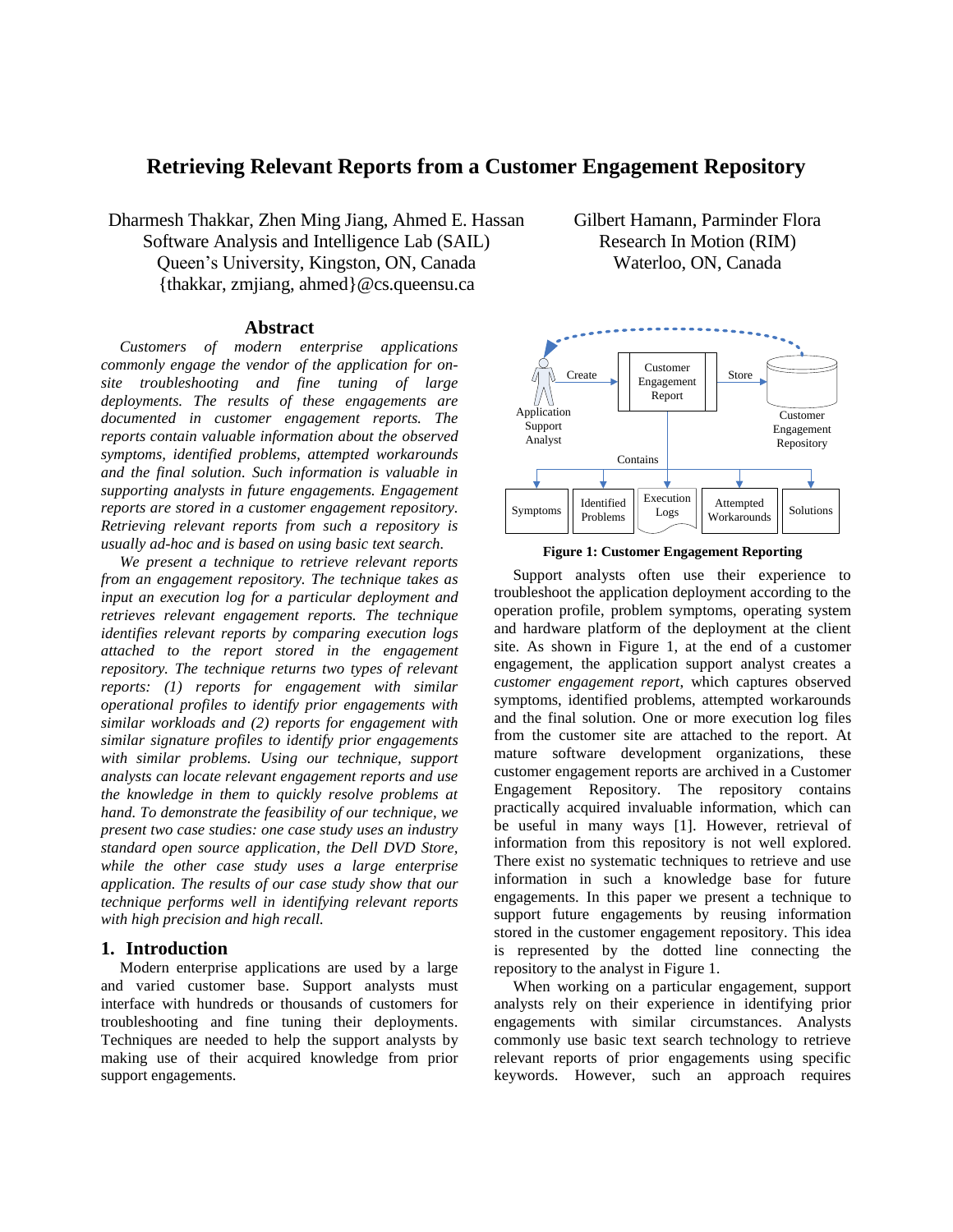consistent entry of the data in the reports and the use of the appropriate keywords in the search. For example, a search for "hung thread" would not return a report which talks about a "non-responsive thread". The use of basic search technology all too often prevents the analyst from quickly locating the appropriate reports.

In this paper we present a technique which uses the execution logs attached to the engagement reports to help retrieve relevant customer engagement reports from the engagement repository. The log files provide certain advantages over other pieces of information attached to report (see Figure 1). Execution logs are consistent since they are automatically generated by the application, while all other information in the report is manually entered. The manually entered information might suffer from issues like, (a) varying level of completeness of information (b) inconsistent use of terms (b) analysts' incomplete knowledge of all operations and features of the application (c) analysts' inexperience, leading to bias towards documenting known territories. On the other hand, the execution logs are a direct representative of the application's operations and problems.

Our technique takes as input an execution log file for a particular deployment and returns relevant engagement reports. The technique returns two types of relevant reports:

- (1) **Reports of engagement with a similar operational profile.** The operational profile identifies the workload characteristics of a particular application deployment. For example, given a deployment of an email server with an operational profile where 80% of the traffic is outgoing email and 20% in incoming email, our technique would return engagement reports for deployments with similar profiles. These reports are valuable when investigating workload problems (e.g. slow response time under a particular workload).
- (2) **Reports of engagement with a similar signature profile.** Whereas an operational profile summarizes the workload characteristics of an application, a signature profile identifies the characteristics which are most peculiar for a particular deployment relative to all other deployments. For example, if a deployment has a relatively high number of deadlock events, then our technique would return engagement reports for deployments with relatively high number of deadlock events, even though that deployment might be similar to some other deployment with respect to its workload characteristics. These reports are valuable when investigating configuration and environment problems (e.g., environment error messages, hung threads, and restarts).

Our technique uses readily available yet hardly used information in the customer engagement repository. Analysts can pick the type of retrieval method to use depending on the situation at hand. For example, if a deployment is facing a problem of higher response time in some transactions, it would be appropriate to retrieve reports based on the operational profile. If a deployment is facing isolated occurrences of applications restarts or hung threads, it might be appropriate to retrieve relevant reports based on the signature profile. We show the validity and usability of our technique in practice through case studies performed on two applications – first the Dell DVD Store application, and second a large enterprise application. Our results confirm the high performance (i.e., precision and recall) of our technique.

# **2. Related Work**

Due to space constraint, we will focus on works related to mining customer engagement repository. However, we believe the technique itself is independent of engagement reports: for instance, it could be used for retrieving related bug reports based on logs attached to bug reports. Related areas of research also include path profiling and fault diagnosis techniques.

The work most closely related to our work is by Hui and Jha [1] who mine the customer engagement repository in the manufacturing industry to retrieve relevant reports. The authors apply machine learning techniques on the textual service records stored in the repository. In contrast, because of the inherent limitations in entering and searching textual information noted earlier, our work is based on applying statistical techniques on the execution logs attached to the engagement reports.

We use execution logs as representatives of operational profiles which capture the workload characteristics of an application. There are many techniques to create operational profiles, such as [2, 5 and 12]. Our work is different from the aforementioned approaches in that it goes on to compare execution logs based on the operational profiles that they represent, without actually retrieving operational profiles.

Unlike operational profiles, signature profiles are not well explored by researchers and practitioners. Researchers working in areas related to software quality and reliability often analyze signature events in an application [3, 15]. However, retrieval of engagement reports based on the signature profile, as done in this work, has not been proposed.

# **3. Structure of Execution Logs**

An operational feature of an application is made up of one or more code modules. A code module can generate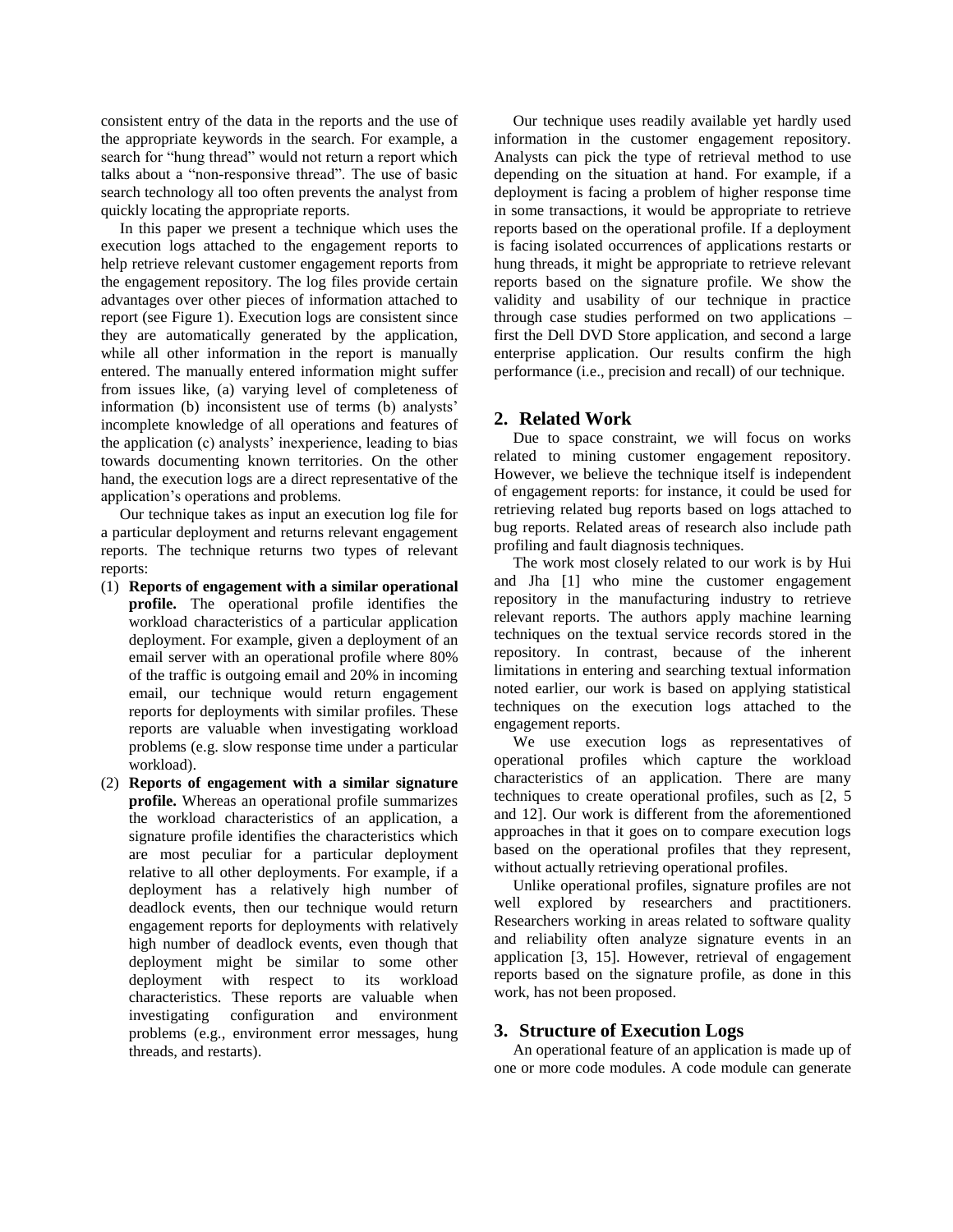

**Figure 2: Our Technique to Retrieve Relevant Engagement Reports**

one or more events in the execution log once it is executed. Thus, one of the most readily available information related to application usage at any customer deployment site is the execution logs (or activity logs). The execution logs typically contain time-stamped sequence of events at run-time. Table 1 shows a sample execution log for an enterprise collaboration suite, such as Zimbra [10] or Microsoft Exchange Server [11]. Note that execution logs tend to be quite large in size, as they record code module level activities at runtime.

Execution logs help remote debugging by providing a detailed context for field issues. While many applications are designed with their own logging mechanisms, logging frameworks such as the Apache Logging Services [4] can be used to enable eventlogging in applications.

## **Table 1: An Example of Execution Logs**

```
<time> Queuing new mail msgid=ABC threadid=XYZ
<time> Instant msg. Sending packet to client msgid=ABC threadid=XYZ
<time> New meeting request msgid=ABC threadid=XYZ
<time> Client established IMAP session emailid=ABC threadid=XYZ
<time> Client disconnected. Cannot deliver msgid=ABC threadid=XYZ
<time> New contact in address book emailid=ABC threadid=XYZ
<time> User initiated appointment deletion emailid=ABC threadid=XYZ
```
#### **Legal Requirements on Application Logging**

In response to increased accounting and security regulations, governments in various nations created laws requiring the logging of the execution of enterprise and financial applications. For instance, the Sarbanes-Oxley Act of 2002 [16] in the US, and the EU directive of 2006 on data retention [13] are major steps in that direction. These legal requirements helped increase the availability of the execution logs required as an input for our technique. There has also been an increased concern over privacy and security information present in the execution logs. It is common to remove such sensitive information from the logs before passing it for application analysis.

Our log mining technique works equally well on such anonymized execution logs.

## **Execution Logs vs. Tracing Logs**

Execution logs are routinely generated at customer installation site according to selected logging levels. Execution logs contain activity events (such as "Account verified" or "Message delivered") as well as error events (such as "Message queue full" or "Too many requests, server busy"). In contrast, tracing logs (or implementation logs) are generated by code instrumentation or statistical sampling using profiling tools. Tracing logs provide lower level details, such as logging of each function call during runtime (such as "Function CheckPassword() called").

While tracing logs provide more accurate details, they are mainly used during development [6] and result in a high overhead on the application. Hence tracing logs are not normally available at customer sites, though they might provide a better representation of the operational and signature profiles. For this work, we use the readily available execution logs.

# **4. Our Technique for finding Related Reports**

Our technique takes the execution log files for a customer as an input and retrieves the relevant execution log files and corresponding customer engagement reports from the engagement repository. The execution log retrieval is based on (a) similar operational profile, and (b) similar signature profile. Figure 2 summarizes the steps of our technique. Each step in the Figure is discussed in the following subsections.

#### **4.1 Convert Log Lines to Event Distribution**

Execution logs are composed of dynamic and static information. Each log line has static information about the execution event and dynamic information that is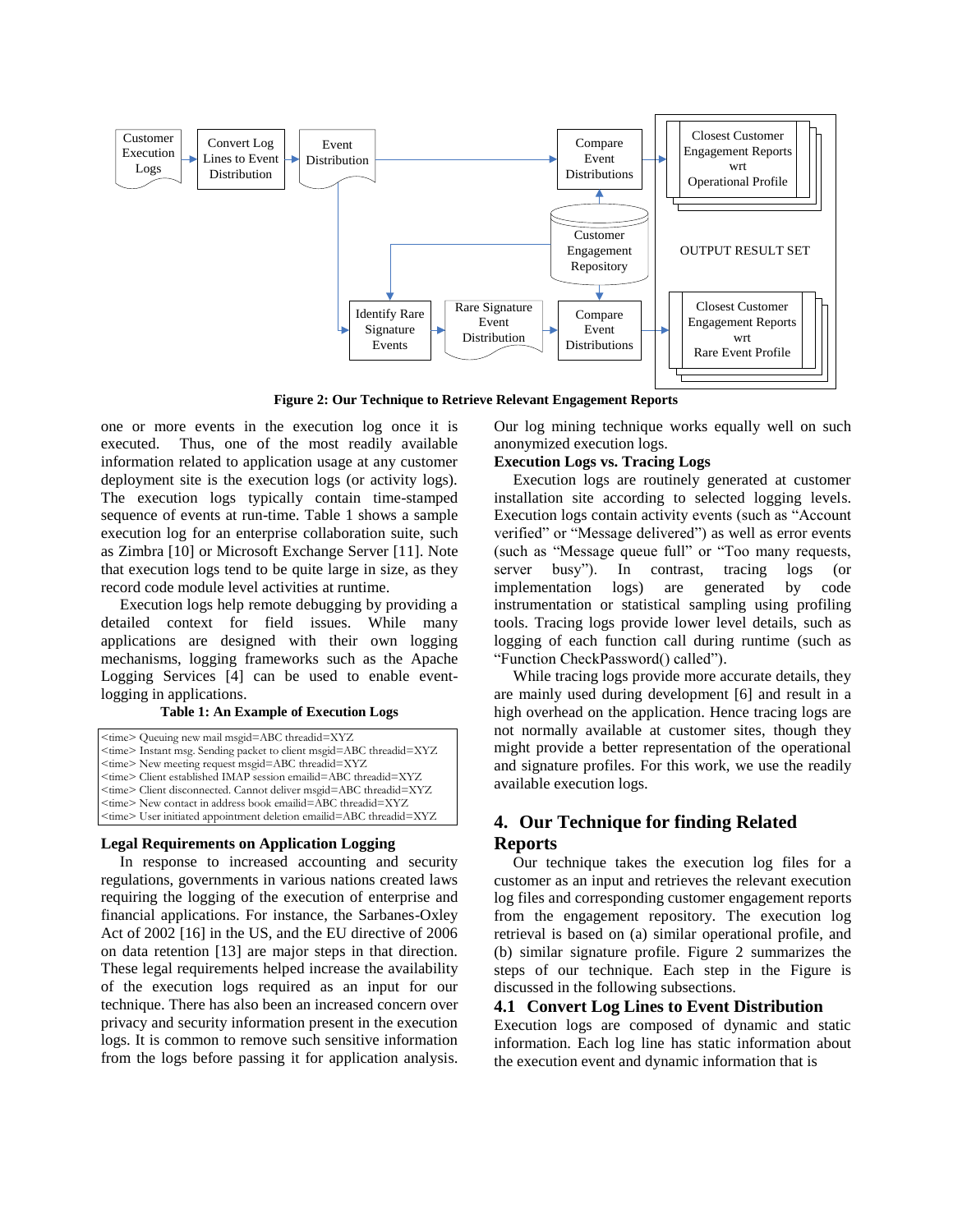| ID    | Event                      |               |                |                | <b>Original Event Distributions Operational Event Distributions Signature Event Distributions</b> |           |                |                |                |                |
|-------|----------------------------|---------------|----------------|----------------|---------------------------------------------------------------------------------------------------|-----------|----------------|----------------|----------------|----------------|
|       |                            | $\mathbf{R}1$ | R <sub>2</sub> | R <sub>3</sub> | P <sub>1</sub>                                                                                    | <b>P2</b> | P <sub>3</sub> | S <sub>1</sub> | S <sub>2</sub> | S <sub>3</sub> |
| E1    | New Message                | 4000          | 3500           | 1000           | 44.39                                                                                             | 46.66     | 22.16          | 0.02           | 0.02           | 0.05           |
|       | E <sub>2</sub> New Contact | 3500          | 3000           | 1500           | 38.84                                                                                             | 39.99     | 33.24          | 0.03           | 0.03           | 0.03           |
|       | E3 New Meeting Request     | 1500          | 1000           | 2000           | 16.64                                                                                             | 13.33     | 44.33          | 0.06           | 0.08           | 0.03           |
| E4    | Message Queue Full         |               |                | 61             | 0.06                                                                                              | 0.01      | 0.13           | 18.02          | 75.01          | 7.52           |
|       | <b>E5</b> Connection Lost  |               | 0              | 61             | 0.08                                                                                              | 0.00      | 0.13           | 12.87          | 0.02           | 7.52           |
| Total |                            | 9012          | 7501           | 4512           | 100                                                                                               | 100       | 100l           | 31.01          | 75.13          | 15.14          |

**Table 2: Example Event Distribution**

specific to the particular occurrence of that event. We must convert execution log lines to log events, so we can recognize if two log lines correspond to the same event even if they are processing different data. We use an approach which employs clone detection techniques to identify for each log line the variation points relative to their log lines [17]. For example, given the two log lines "Open inbox user=A" and "Open inbox user=B", our technique would map both lines to the event "Open inbox user=?".

Once the log lines are abstracted to events, we obtain a distribution of log events by event counting. The event distribution is then normalized as the percentage of each event in the event log, so that we can compare event logs for different running times without bias. For retrieval based on signature profile, we want to give higher weight to the events occurring at lower than normal rate (rare events) over events occurring at higher than normal rate. To give events with lower than average occurrence a boost in the distribution, the frequency for each event is inverted in the signature distribution.

An example of three logs files is shown in Table 2. R1, R2 and R3 represent the original event distributions of three log files F1, F2 and F3 respectively. Their corresponding operational event distributions P1, P2, and P3 are used for operational profile based retrieval. The last three columns S1, S2 and S3 show the inverted event distributions used for signature profile based retrieval. This example is used as a running example in this section. Looking at the frequencies of the events in R1, R2 and R3, we expect our technique to show that F1 is closer to F2 in terms of operational profile, while F1 is closer to F3 in terms of signature profile. Note that this is a very small example intended to show our technique at work. For real applications, the number of events is expected to run into hundreds or thousands, instead of just five events as considered in this example.

#### **4.2 Identify Signature Events**

A signature event is a rare, i.e., infrequent event in a log file relative to the occurrences of all events in other log files from other deployment stored in the repository. Events such as dropped connections, thread dumps, and

full queues are examples of signature events. Instead of searching for such events in log files in a hard-coded way, we examine the distribution of the events in all log files and we pick the events that are occurring at rates that vary considerably from the norm. These signature events indicate potential problems or outlier execution paths that are experienced by the application. We need to create a signature event distribution which is a subset of the operational event distribution, as it contains only the signature events.

**Table 3: Contingency Table for Chi-Square Test**

|                        | Frequency of<br>Event $(E)$ | Frequency of<br>Other Events |
|------------------------|-----------------------------|------------------------------|
| In input log file      | 18.02                       | 12.99                        |
| In all other log files | 41.26                       | 3.87                         |

We use a *chi-square test* with a p-value of 0.1 to identify events occurring at frequencies that are statistically different (higher or lower) than their usual occurrence frequency. The chi-square test determines if for the input file whether a particular event (E) is occurring at a frequency that is consistent with occurrence of that event (E) in the rest of the log files in the repository or not. Table 3 shows a contingency table for the event E4 in the log file F1 from the example considered in Table 2. The chi-square test flags that event E4 is occurring at a different rate in the input file F1 than usual. For the events in Table 2, the chi-square test flags events E4 and E5 as signature events for S1; E4 for S2; and E4 and E5 for S3. Only these events are considered part of the signature event distribution for each log file. The events filtered out by chi-square test are grayed out in the columns S1, S2, and S3 in Table 2.

# **4.3 Compare Event Distributions**

After the previous two steps, we have an operational event distribution and a signature event distribution for the input log file and all the log files in the repository. The characteristics of the event distributions vary depending on the operational profile and problem symptoms of a customer. If two customers have similar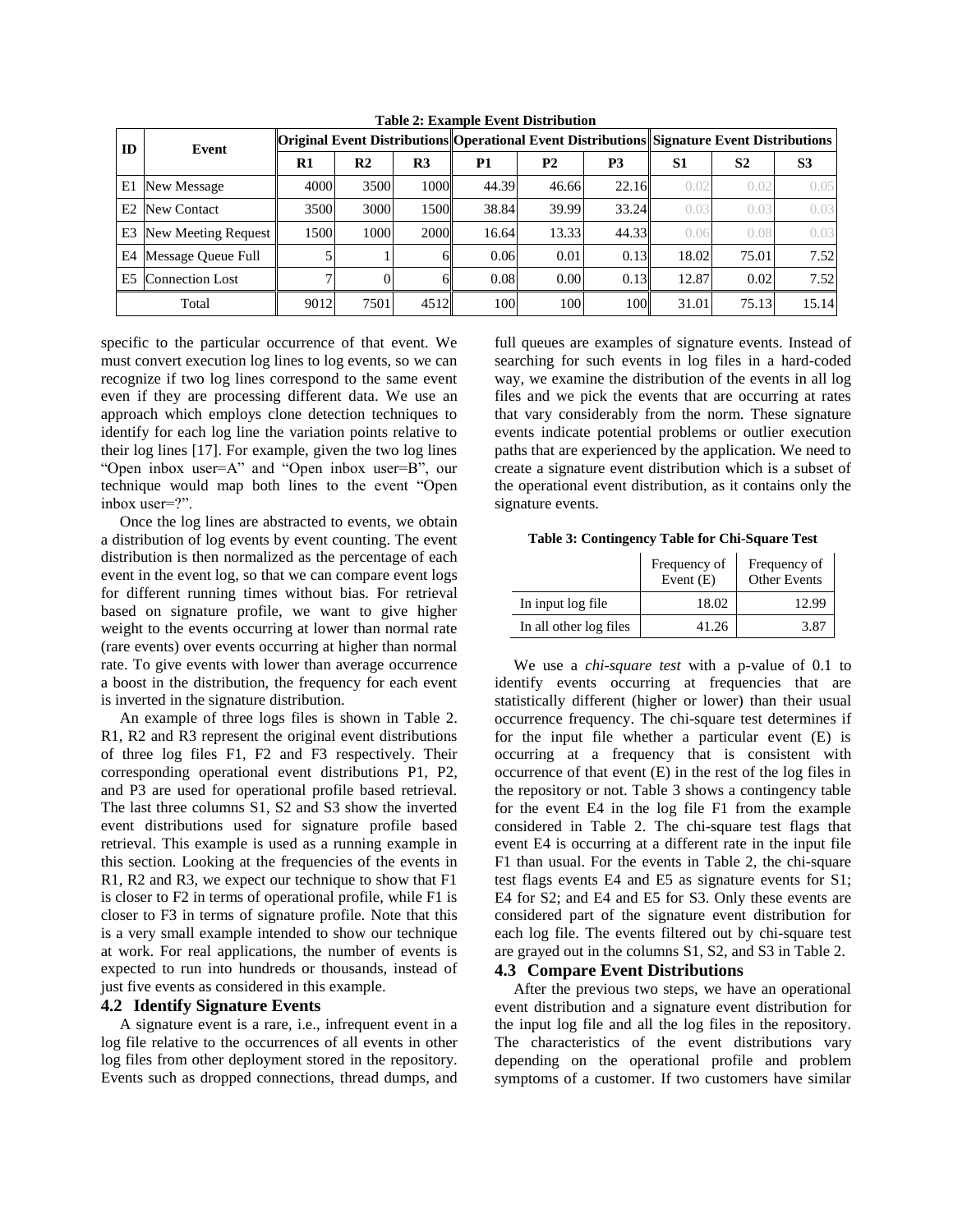operational profiles, they would have similar event distributions. Figure 3 shows three different distributions of events for visual examination. The horizontal axis represents different events in the event distributions and the vertical axis represents the frequencies of those events. Visual inspection reveals that distributions D1 and D2 are similar to each other, compared to D1 and D3, or D2 and D3. We measure the distance between event distributions using two metrics: the Kullback-Leibler divergence and the cosine distance.



**Figure 3: Visually examining distributions similarity**

In the next two subsections, we discuss the distance metrics that we used to measure the similarity between two event distributions. We also apply these metrics on the example presented in Table 2. For a given input log file, our technique calculates the distance from all the log files in the repository, to find the most relevant. Our algorithm is summarized as follows:

*For the input execution log*

 *Obtain operational events distribution P Obtain signature events distribution S End For For each execution log in the engagement repository Obtain operational events distribution P<sup>i</sup> Obtain signature events distribution S<sup>i</sup> Calculate operational distance between P and P<sup>i</sup> Calculate signature distance between S and S<sup>i</sup>*

*End For*

*Sort and present engagement reports by ascending order of operational and signature distances*

## **4.3.1 Kullback-Leibler Divergence Metric**

Given two distributions P and Q, the Kullback-Leibler divergence [8] (here after called K-L divergence) between P and Q is defined as:

$$
KL(P,Q) = \sum_{x} P(x) \log \frac{P(x)}{Q(x)}
$$

K-L divergence is sometimes referred to as relative entropy or information gain. K-L divergence is not a distance metric in the strictest sense, because it is not symmetric, and the triangle inequality does not hold. That is,  $KL(P,R)$  is not equal to  $KL(R,P)$ , and  $KL(P,R)$ can be greater than  $KL(P,Q) + KL(Q,R)$ . To surmount the asymmetry limitation, we define distance  $D_{KL}(P,Q)$  as the sum of  $KL(P,Q)$  and  $KL(Q,P)$ . The smaller the  $D_{KL}$ value, the closer the distributions are.

We now show the use of K-L divergence using the example of Table 2. For this example, the operational profile distance  $D_{KL}(P1,P2)$  is 0.41,  $D_{KL}(P1,P3)$  is 18.9, which confirms that the operational profiles for F1 and F2 are closer compared to F1 and F3. The signature profile distance  $D_{KL}(S1,S2)$  is 35.29, and  $D_{KL}(S1,S3)$  is 5.24, which confirms that signature profiles for F1 and F3 are closer compared to F1 and F2.

#### **4.3.2 Cosine Distance Metric**

To compare two event distributions, they can be represented as vectors and similarity can be drawn in terms of the geometric distance. Each event type can be considered as a dimension and the frequency of occurrence of an event type can be considered as the weight in that dimension. Thus, for a given event log, the relevant event log is the one with the minimum distance in the vector space. One widely used distance metric in this context is the cosine distance, which is defined as:

$$
D_C(P,Q) = \frac{\sum_x P(x)Q(x)}{\sqrt{\sum_x P(x)^2 Q(x)^2}}
$$

In information retrieval systems, the cosine distance has been used as a similarity measure between two vectors representing two entities, such as queries, documents or web pages. If the two vectors are similar (congruent in geometric representation), the cosine distance reaches its maximum value, 1. If the vectors have least in common (perpendicular to each other in the geometric representation), the cosine distance reaches its minimum value, 0.

For the example in Table 2, the cosine distance for operational profiles  $D_C(P1,P2)$  is 0.998 and  $D_C(P1,P3)$  is 0.824, which quantify that F1 is closer to F2, compared to F3. The cosine distance for signature profiles  $D_C(S1,S2)$  is 0.814 and  $D_C(S1,S3)$  is 0.986, which confirms that signature profile for F1 is closer to F3, compared to F2. In this example, the results for both K-L and cosine distance metrics are consistent, but in practice the results may vary. We explore both distance metrics in our case studies in Section 5.

#### **4.4 Measuring Performance**

To measure the performance of our technique, we employ traditional metrics for information retrieval: precision and recall [7]. Our technique retrieves the most relevant log files for a given execution log file. For example, if the set of relevant log files for a given a log file F is  $C = \{F1, F2, F3\}$  and our technique returned the set  $R = \{F1, F3, F4, F5\}$ , as shown in Figure 4, then we measure precision and recall as follows:

 $CR = \{F1, F3\}$  is the intersection of the sets C and R. For our example, the precision would be  $2/4 = 50\%$  and the recall would be  $2/3 = 66\%$ . An optimal retrieval technique is the one which produces the best values for both precision and recall.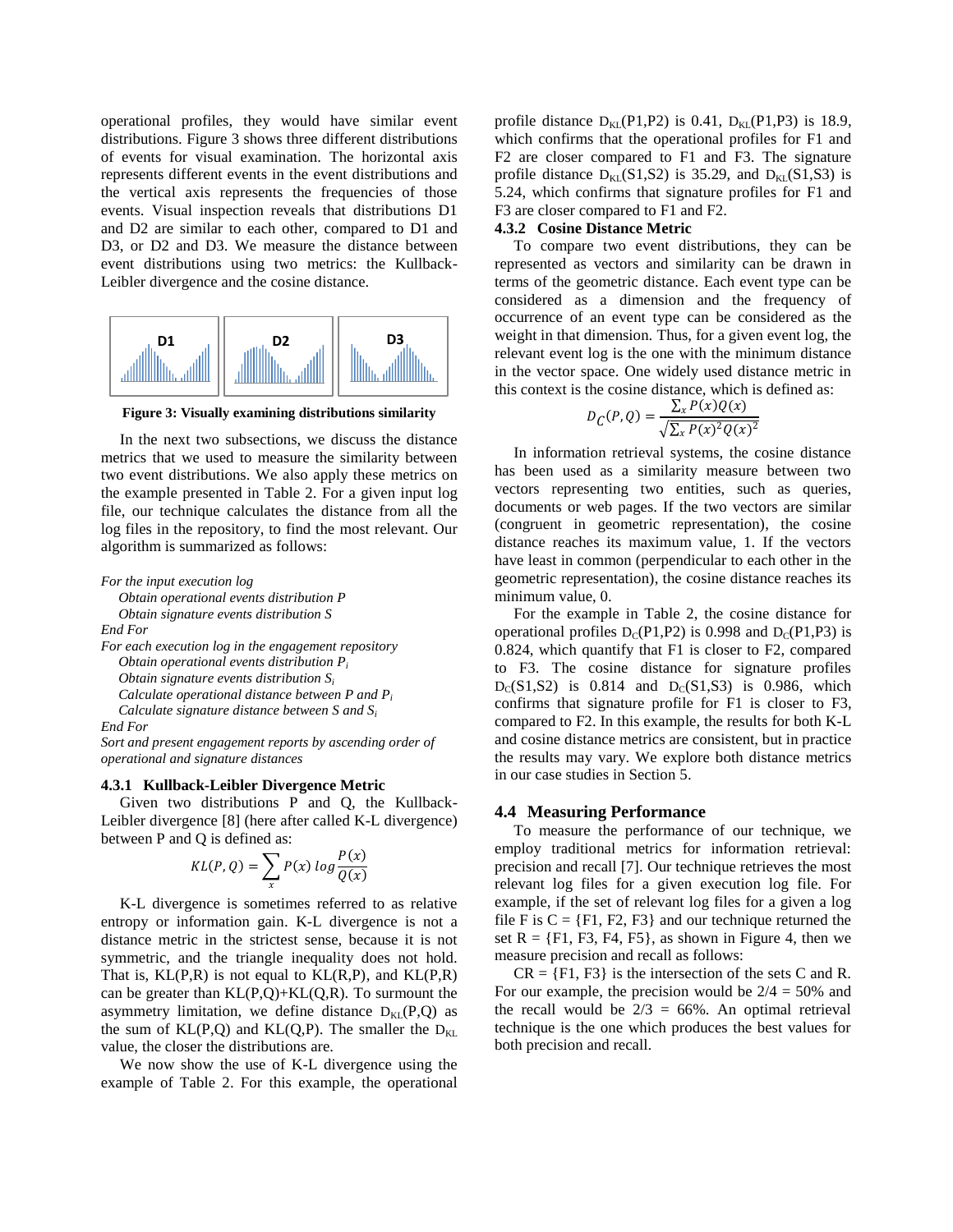

$$
Precision = \frac{CR}{R} \qquad Recall = \frac{CR}{C}
$$

The precision and recall measures above are applicable to a single log file. To measure the accuracy of our technique over several log files, we use the average precision and recall as follows:

$$
Average Precision = \frac{1}{N} * \sum_{i=1}^{N} Precision_i
$$
  

$$
Average Recall = \frac{1}{N} * \sum_{i=1}^{N} Recall_i
$$

Here N is the total number of log files on which we applied our technique.

## **5. Case Study**

To study the effectiveness of our technique, we conducted a case study using synthetic and field deployment logs for a test application and an enterprise application. Using the synthetic logs we could measure the performance of our technique under specific simulated settings. Using the field deployment logs, we can measure the performance of our technique in a real life setting. We present the two case studies in the following subsections.

# **5.1 Case Study on a Test Application The application**

Our first test application is the Dell DVD Store application. The DVD Store (DVD Store 2 or DS2) application is an open source enterprise software application. The DS2 application is developed by Dell as a benchmarking workload for white papers and demonstrations of Dell's hardware solutions [14]. DS2 seeks to emulate today's online stores, architecturally and functionally. DS2 has a three-tier architecture. DS2 includes application server components, database server components and a load generator engine (client emulator).

The DS2 load generator emulates website users by sending HTTP requests to the application front-end. The DS2 application front-end encodes the various business rules, such as ordering new titles, declining an order in case of insufficient inventory. All customers, titles and

transactional data are stored in the database server tier. We chose DS2 over other applications since it is an open source application which others can download to easily compare our results with their work.

**Table 4: List of Log Files Tested for Retrieval**

|                | <b>New</b><br><b>Customer</b><br>Percentage | Average<br>Number of<br><b>Searches</b><br>per Order | Average<br>Number of<br><b>Items</b><br><b>Returned in</b><br>each Search | Average<br><b>Number</b><br>of Items<br>per Order |
|----------------|---------------------------------------------|------------------------------------------------------|---------------------------------------------------------------------------|---------------------------------------------------|
| F1             | 100                                         | 5                                                    | 5                                                                         | 5                                                 |
| F <sub>2</sub> | 50                                          | 5                                                    | 5                                                                         | 5                                                 |
| F <sub>3</sub> | 20                                          | 5                                                    | 5                                                                         | 5                                                 |
| F4             | 0                                           | 5                                                    | 5                                                                         | 5                                                 |
| F <sub>5</sub> | 20                                          | 1                                                    | 5                                                                         | 5                                                 |
| F <sub>6</sub> | 20                                          | 10                                                   | 5                                                                         | 5                                                 |
| F7             | 20                                          | 5                                                    | 1                                                                         | 5                                                 |
| F8             | 20                                          | 5                                                    | 10                                                                        | 5                                                 |
| F <sub>9</sub> | 20                                          | 5                                                    | 5                                                                         | 1                                                 |
| F10            | 20                                          | 5                                                    | 5                                                                         | 10                                                |

### **Experiment Setup**

To demonstrate the feasibility of our technique, we need to create a repository of log files. We generate a large number of log files based on various simulated runs of the application. For each log file we ensure that we produce other relevant log files. Once we have these log files, we can pick each log file and use our technique to retrieve other relevant log files. We can then measure the precision and recall of our technique.

Since the DS2 application is a benchmarking application that is not intended for production deployment, it is not designed to generate execution logs. So for the purpose of our case study, we instrumented the application code to generate logs for execution events. The main operational features in the DS2 application are: Create Account, Login, Search the Store, Add to Cart and Checkout. We instrumented the code so that each of these operational features would generate a balanced number of execution events (four events each). So we have 20 different execution events in total.

We applied different synthetic workloads and collected the resulting execution log files. Table 3 lists the log files we collected. Each column in the table is a workload parameter, whose unique value makes operational features exercised in corresponding proportion, leading to unique execution logs. New Customer Percentage parameter identifies percent of the order cycles that would exercise the Create Account feature. Its value can be between 0 and 100, its typical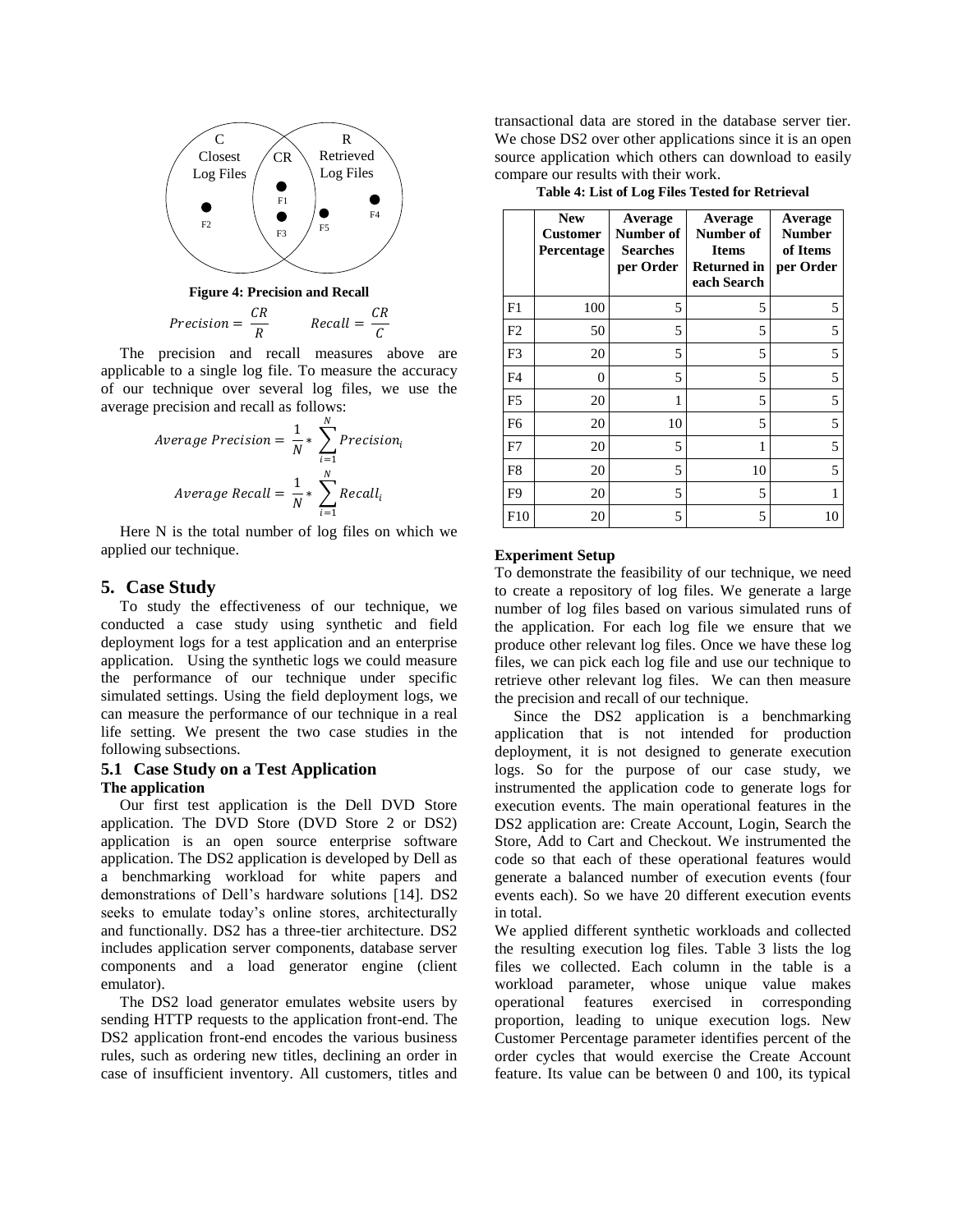| <b>Experiment</b>              | Count of         | <b>K-L Distance</b> |               | <b>Cosine Distance</b> |               |  |
|--------------------------------|------------------|---------------------|---------------|------------------------|---------------|--|
|                                | <b>Log Files</b> | <b>Precision</b>    | <b>Recall</b> | <b>Precision</b>       | <b>Recall</b> |  |
| Single Feature Group           | 28               | 67.71%              | 90.28%        | 67.71%                 | 90.28%        |  |
| <b>Multiple Feature Groups</b> | 28               | 60.71%              | 80.95%        | 75.00%                 | 100%          |  |
| All Feature Groups             | 12               | 72.92%              | 97.22%        | 62.50%                 | 83.33%        |  |
| Real World Log Files           | 12               | 54.17%              | 72.22%        | 68.75%                 | 91.67%        |  |
| All the Log Files              | 80               | 59.93%              | 79.90%        | 56.72%                 | 75.62%        |  |

**Table 5: Performance of Retrieval using Operational Profiles**

value is 20. Average Number of Searches per Order identifies the number of times the Search operation should be performed in an order cycle, its typical value is 5 in the application. The remaining two parameters Average Number of Items Returned in each Search and Average Number of Items per Order are fairly selfexplanatory. To create our repository of logs, we conduct load sessions with three different settings for each of the parameters – the typical value for the parameter and a value on either side of the typical value – for each of these parameters, while keeping the other parameters at their typical value. The resulting list of operational profiles is presented in Table 4, in which each row is a unique log file.

Since we aim to retrieve relevant log files with similar operational profile, we reran all the load sessions of Table 4 three times each. Thus, for each log file our technique for similar operational profile should return the three log files corresponding for the three reruns.

To test the performance of our technique for signature profile based retrieval, we need log files with similar signature events, as well as log files with different signature events. We obtained log files with signature events by introducing known problems in the DS2 application code, and sporadically invoking those problem paths in a controlled fashion using the load generator. For instance, we changed the application code to submit an ill-formatted SQL command to the database if a purchase order has more than 25 items, resulting in an exception event in the execution log. To sporadically invoke this problem path, we configure the load generator to create less than 0.5% of all the purchase orders with more than 25 items.

We introduce same sporadic problem events in operationally different log files listed in the Table 4. That is, similar problem events are added to groups of log files as {F1, F2, F3, F4}, {F2, F3, F4, F5}, {F3, F4, F5, F6}, and likewise. Hence the expected retrieval results from the technique are the log files having similar signature events, irrespective of the similarity in the operational events. That is, the expected result set for F3

are F1, F2, F4, F5; expected result set for F4 are F2, F3, F5, F6; and likewise.

# **Experiment Results**

Using our technique, we could correctly retrieve the relevant operational profile and relevant signature profile with 100% precision and 100% recall using both the K-L divergence and cosine distance metrics.

# **5.2 Case Study on an Industrial Application**

Our second application is a multithreaded enterprise application deployed at many organizations worldwide. The application provides some of the common enterprise communication features, such as email and calendar synchronization. With more than 700 unique execution events (compare to 20 unique execution events in DS2 application), we believe the application is a complex real-life enterprise application.

# **5.2.1 Studying Retrieval by Operational Profile**

We studied the effectiveness of our technique on many different experiments. In the next subsections, we present these experiments. Although these experiments do not cover all possible real world operational profile comparison situations, we believe they represent the breadth of it. Table 5 summarizes results of all the experiments. We discuss each of the experiments in the following subsections.

# *5.2.1.1 Single Feature Group*

In this experiment, we use log files of workloads with a single feature group of the application. A feature group is a set of related operational features of the application. For example, a enterprise collaboration suite such as Zimbra or Microsoft Exchange Server has feature groups like emails, instant messages, calendar, and address book. A feature group has features, for instance, email feature group has operational features send email, receive email and delete email. In this experiment, each execution log file is obtained by exercising a different feature group of the application using a workload generator. We exercised seven individual feature groups of the application, providing log files that represent seven different operational profiles. Then we rerun each of the seven workloads three times each, to obtain log files which represent similar operational profiles. Thus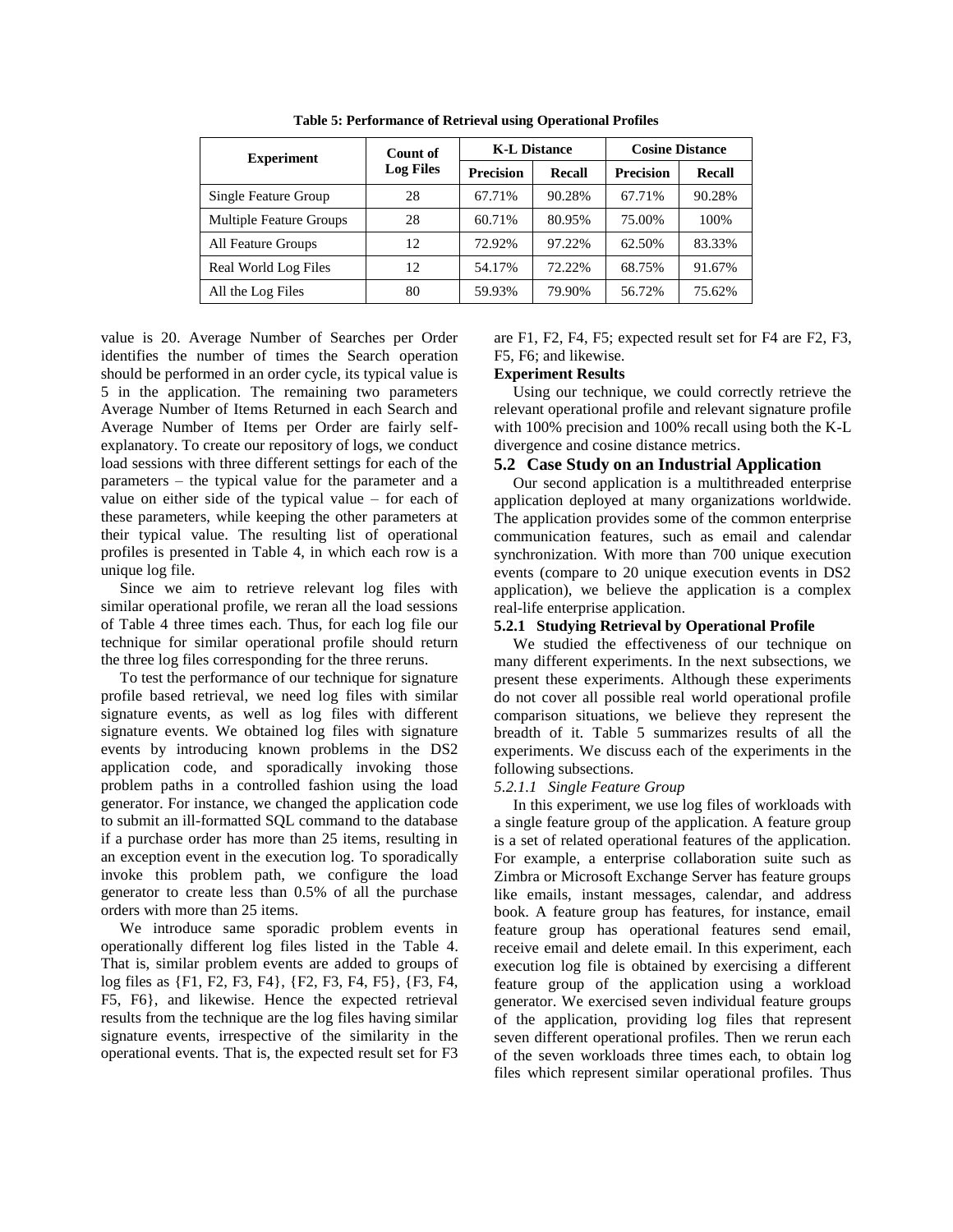for each log file, our technique is expected to return the three log files for the three reruns. We have a total of 28 log files, for each which, our technique tries to retrieve the related log files.

### *5.2.1.2 Multiple Operational Features*

In the previous experiment, the log files were obtained by exercising different feature groups of the application. Hence, log files corresponding to different feature groups are likely to have few common events. Only a few events logged by entry point and exit point modules common to different feature groups will be seen in multiple log files. All other events among those logs would be different. Naturally, event logs having only a few common events represent vastly different distributions. It is possible to believe that this bias can result in seeing higher effectiveness of our technique, which is unlikely to exist in real world. Hence, we conduct this experiment, having incremental addition of feature groups to the log files.

We start this experiment with exercising a single feature group of the application using the workload generator, and collect the log files. For subsequent log files, we keep adding the feature groups one by one to the list of exercised feature groups. Thus, we build a repository of seven log files which represent operational profiles with incremental feature groups exercised in those profiles. Now we rerun those workloads three times each. Thus we have a pool of 28 log files for each which, our technique tries to retrieve the related log files. Now we apply our technique to retrieve the relevant log files. For each log file, the expected relevant log files are its three siblings from the three reruns, followed by the neighboring log files in which one less and one more feature group was exercised.

# *5.2.1.3 All Feature Groups*

In the previous experiment, each log file had a mix of feature groups exercised in it. However, because the feature groups were exercised incrementally, it is obvious that each log file would exhibit successively more events. Thus the log files are likely to have different set of events. The set of distributions which have different set of events are likely to show greater distance, compared to the set of distributions with common events. It is arguable that this can result in seeing higher effectiveness of our technique in such situations, which are unlikely to exist in real world. Hence, we conduct this experiment with real world operational profiles.

The log files in this experiment have all the events in common, but differ only in the frequencies of those events. We conduct multiple load sessions on the application, and exercise all the feature groups. We make the load sessions to differ only in the intensities of exercising the feature groups. We conduct three load sessions with varying intensities of the seven operational features. Then we rerun each of the seven load sessions three times each, to obtain log files which represent similar operational profiles. For each of the 12 log files, the expected relevant log files are its three siblings from the three reruns.

# *5.2.1.4 Real World Log Files*

In the previous experiment, each log file had a mix of operational features exercised in it. However, because the operational features were exercised incrementally, it is obvious that each log file would exhibit successively more events. Thus the log files are likely to have different set of events. The set of distributions which have different set of events are likely to show greater distance, compared to the set of distributions with common events. It is arguable that this can result in seeing higher effectiveness of our technique in such situations, which are unlikely to exist in real world. Hence, we conduct this experiment with real world operational profiles.

We apply our technique on execution logs from three deployments of the application. However, we do not know the expected result set, unlike the previous two experiments. So we divide each log file in four segments, for which relevant log files are being retrieved. Assuming that usage pattern for any field deployment will not change to a great extent in short duration, we expect that our technique should retrieve the three segments of the same log file for each of the 12 log file segments.

# *5.2.1.5 Combining all the Log Files*

In this final experiment for operational profiles, we compare together all the log files generated in all the previous experiments. As a result, we have some log files that exhibit different operational feature, some exhibiting incremental addition of operational features, and some have same operational features, but different intensities. This experiment includes all possible scenarios and a large pool of log files to be compared. It represents the most intense test of accuracy of our technique. In total, we have 80 different log files profiles – collection of all the log files listed in sections 5.2.1.1 to 5.2.1.4. For each log file, the expected relevant log files are same as described in those sections.

# **5.2.2 Studying Retrieval by Signature Profile Experiment Setup**

The experiment setup for studying signature profile retrieval needs log files with similar signature events, as well as log files with different signature events. The *startup events* are a set of known signature events in the log files of the application under study. The startup events are logged by the application at the application startup. The startup events log the state of the environment, such as list of processes running in the system, system uptime, and configuration parameter values. To use the startup events as signature events of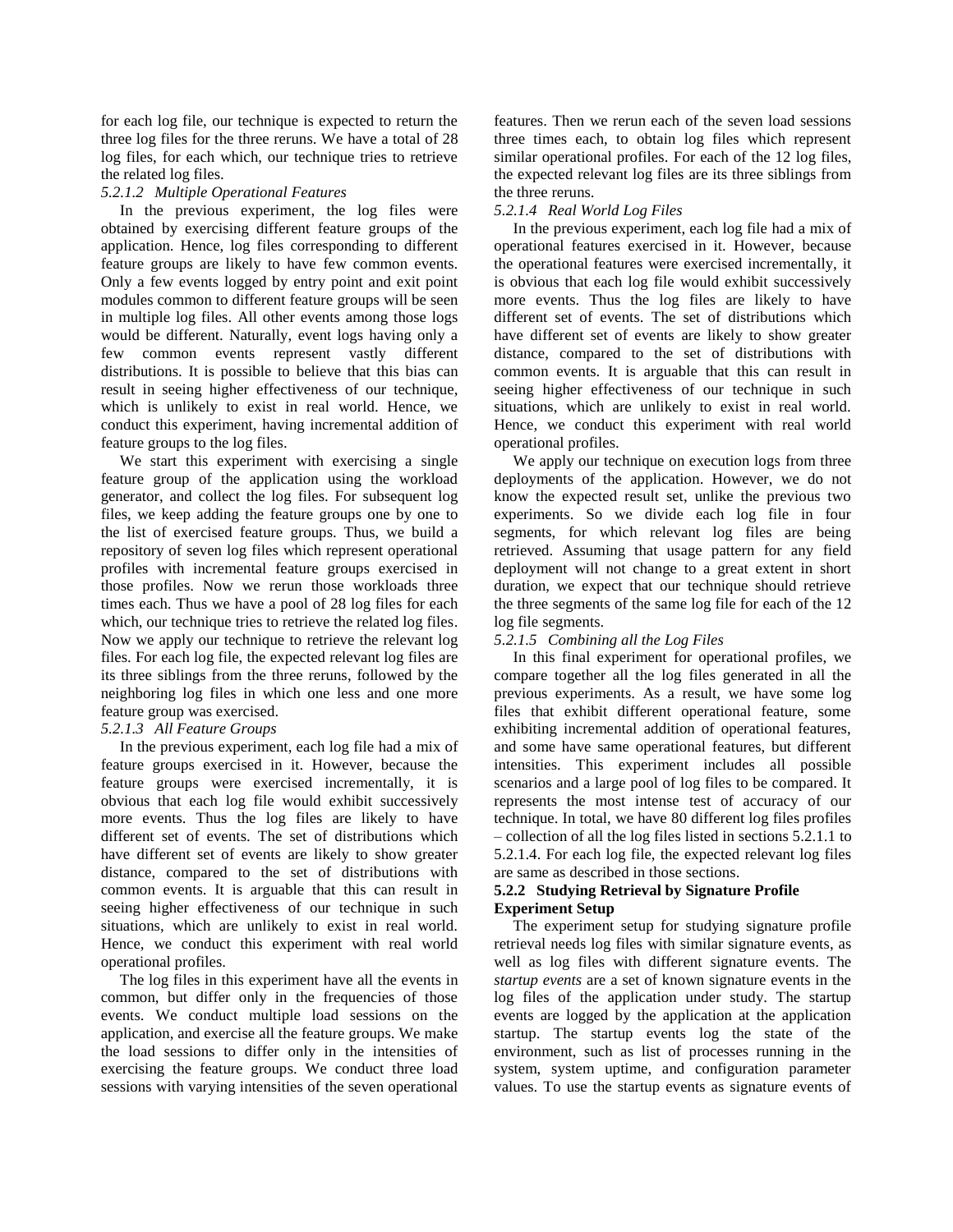the log files, we split each of the log files in four segments. Hence the first segment of each log file contains the startup events, while the subsequent three segments do not have those. For each first segment of each log file, the expected relevant log files are the first segments of other log files. For each the first segments, the remaining segments of the same log file are likely to be operationally similar, but we do not expect those in the result set as we are trying to retrieve log files based on similar signature profile.

# **Experiment Results**

We took all the log files from the previous study on the operational profile, except the reruns. Thus we have 20 log files, which are divided in four segments each. We applied signature profile based retrieval technique on the first segment of each of the log files. Our technique correctly retrieved the first segment of other logs with 100% precision and 100% recall, even though the first segment is likely to be operationally closer to the other three segments of the same log.

## **6. Discussion of Results and Limitations**

The experiments discussed in previous subsections demonstrate the performance of our technique. We achieved perfect results for the DS2 application because of the simplicity of the application and balanced instrumentation of all the operational features of the application. For the industrial application, our technique for operational profile performed well with the K-L divergence metric, and marginally better with the cosine distance metric. We believe the inaccuracies in the results for the industrial application stem from the complexities of real world applications, as listed below:

- 1. Real world applications often log a large number of events which do not correspond directly to a particular operational feature, such as idle time events, server health check events, and startup and shutdown events. Moreover, there can be an imbalance of such events, which can lead to inaccuracies in the result of our technique. For instance, if the application generates the health check events more frequently while in idle time, this is an example of imbalance.
- 2. Another root cause of inaccuracies in the industrial application can stem from the imbalance in the number of events per feature. As the exact event-to-feature mapping is not known, our technique cannot detect such issues. One simple way to handle such wide imbalances is to create meta-events which group cooccurring events together. These meta-events can be used for measuring the distance between event distributions.

Empirical research studies should be evaluated to determine whether they are measuring what they were designed to assess. In particular, we should examine if our finding that a given log file is more relevant to a particular log file compared to others is valid and applicable in general; or if it is due to any flaws in our experimental design. Four types of tests are used [9]: construct validity, internal validity, external validity, and reliability.

**Construct Validity** Construct validity is concerned with the meaningfulness of the measurements – Do the measurements quantify what we really intend to measure? We claim that locating related execution logs attached to customer engagement report will help support analysts in resolving problems sooner. We have not validated this claim, but based on our experience, locating a relevant case is usually of great value and provides many starting points if not the needed final solution.

Precision and recall metrics do not capture the internal rank among the retrieved operational profiles. For example, consider that our technique retrieved OP2, OP3 and OP4 (in that order) but the actual rank of closeness among these three is OP3, OP2 and OP4 (in that order). The precision and recall metrics do not seem to reflect such unfairness in retrieving OP3 first instead of OP2. In our experiments, we did not observe such unfairness. Furthermore, we assume that all the related engagement reports retrieved by our technique are useful to the analyst working on a new customer engagement.

**Internal Validity** Internal validity deals with the concern that there may be other plausible reasons to explain our results – Can we show that there is a cause and effect relation between differences in operational profiles and ranking of those by our technique? We assume here that execution logs capture the operational profile and signature profile of an application. We believe this is a valid assumption; however, the presence of wide imbalances in event logging, as discussed above, can invalidate our assumption. Moreover, our case study uses logs from the same version of an application. We did not test our technique on the execution logs of different versions. We believe limitations might be observed if there are large changes in the type of logged events.

**External Validity** External validity tackles the issue of the generalization of the results of our study – Can we generalize our results to other software applications? Although we applied our technique on a small test application and a complex enterprise application developed by a large number of practitioners, we only looked at two applications. Therefore our results may not generalize to other types of applications.

**Reliability** Reliability refers to the degree to which someone analyzing the data would reach the similar results as us. We believe that the reliability of our technique is very high. Practitioners and researchers can easily run the similar tests on their applications (or the